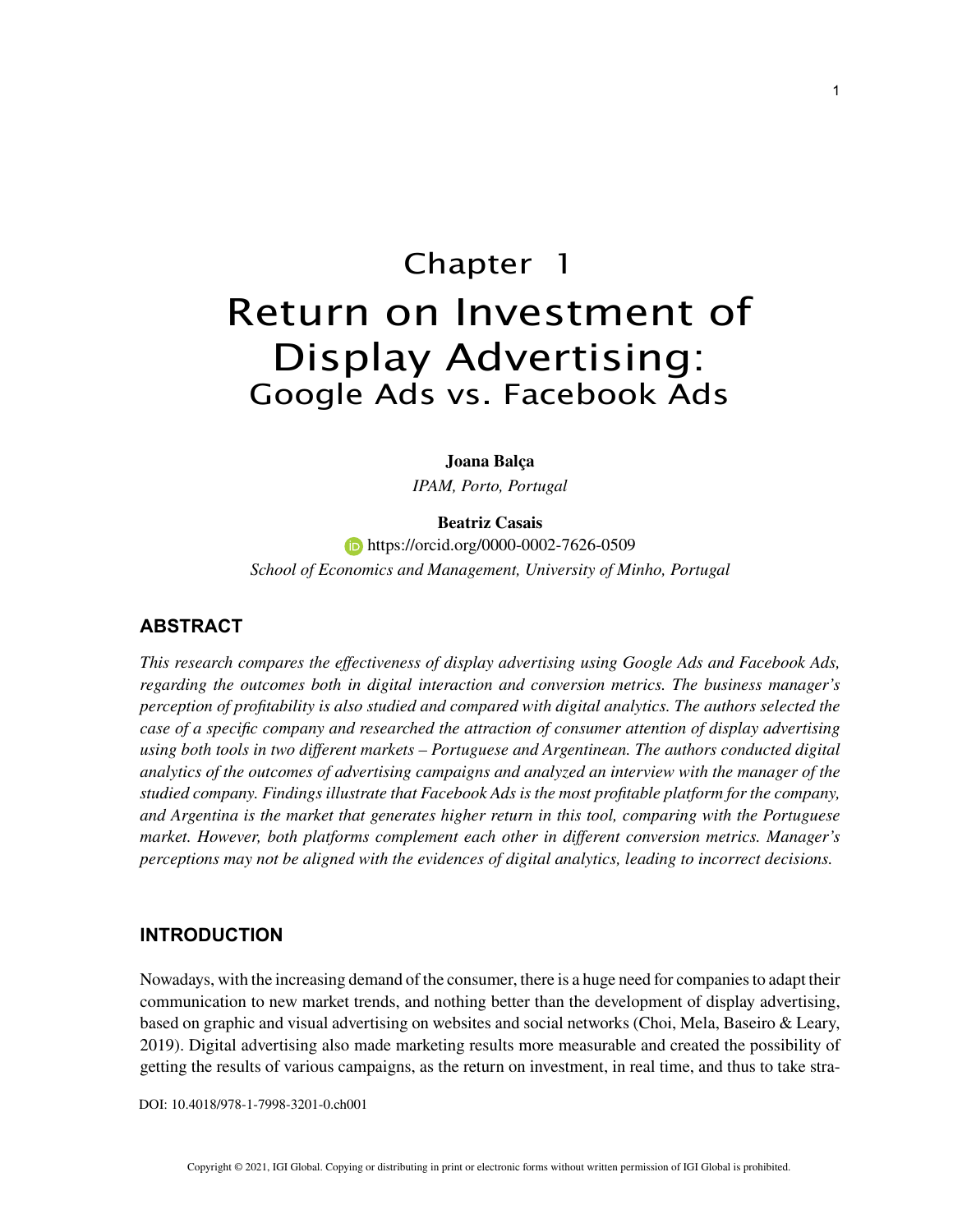tegic actions (Bayer, Srinivasan, Riedl & Skiera, 2020). Online display advertising has a wide variety of metrics that can be analyzed: Conversions, Cost / Conv. and CTR (Aslam & Karjaluoto, 2017).

Google Ads and Facebook Ads currently represent the top of the hierarchy of online advertising channels, with the goal of overcoming the traditional advertising methods (Bourgeois, 2016). It is known that, on certain occasions, the cost per conversion is lower in Facebook Ads than in Google Ads and for the level of conversions the number is higher. However, Google Ads may obtain more interesting results due to the fact that the search is carried out using keywords, the high volume of these searches, the segmentation opportunities and tracking tools (Popa, Tarca, & Sasu, 2016). Google Ads has been a major player in digital advertising (Bayer et al., 2020). In 2016, a forecast was made that 85% of this market would be represented by Google Ads (Bourgeois, 2016). Therefore, because several authors discuss this duality between the two platforms and because the existing knowledge is very general, the central objective of the present research is to contribute to that discussion, measuring the impact of display advertising campaigns using Google Ads and Facebook Ads on the ROI of a selected case study.

## **BACKGROUND**

## **Display Advertising**

Display advertising can be represented through several aspects, such as text inserted between news paragraphs; image, more usually in banner format that can be rectangular, vertical or horizontal with static, animated or flash image; video that ends up arousing a greater interest to the viewer, as it is more dynamic; and rich media, which deals with the compilation of images, sound and animation, that is, interconnecting all other elements with just a mouse over the ad, for example. A banner is then a small rectangle that contains the mentioned elements with a hyperlink associated with another Internet page, the purpose of which is to attract users to click and go directly to the desired website (Choi et al., 2019). In this way, it is possible to obtain an exact answer about the results of the display campaign, which is advantageous for the company. Display advertising contributes to the company achieving its marketing objectives (Bayer et al., 2020).

However, although display advertising increases the possibility of attracting a consumer, 55% of the ads may not be shown (Ghose et al., 2016). This type of traffic corresponds to the interactivity between advertiser and search engines (publishers), in which the former pays a respective amount to the latter in order to place visual ads on other websites spontaneously (Muthukrishnan, 2009).

The functioning of these online advertising systems consists usually of four elements, that is, the advertiser, the editor or publisher, the consumer and the time (Chappelle, Manavoglu, & Rosales, 2014). Thus, there are two types of online advertising: paid search and advertising on online display (Aslam & Kajaluoto, 2017). This latter is the topic of this research. While in search mode advertisers pay to the publisher based on the visualization of their ads or clicks with the aim of placing them at the top of search engines when researching the specific theme of that advertising through keywords, in display, they reach their target essentially through visual advertising, involving the promotion of banners, videos and other digital contents (Aksakalli, 2012). In the display market, creativity in the construction of ads is an increasingly important factor in this digital market (Namin, Hamilton & Rohm, 2020), with video bringing a great growth opportunity to this market segment (Florès, 2014). Thus, a display ad fosters a brand's research activity, bringing returns to the company (Ghose et al., 2016). In terms of performance,